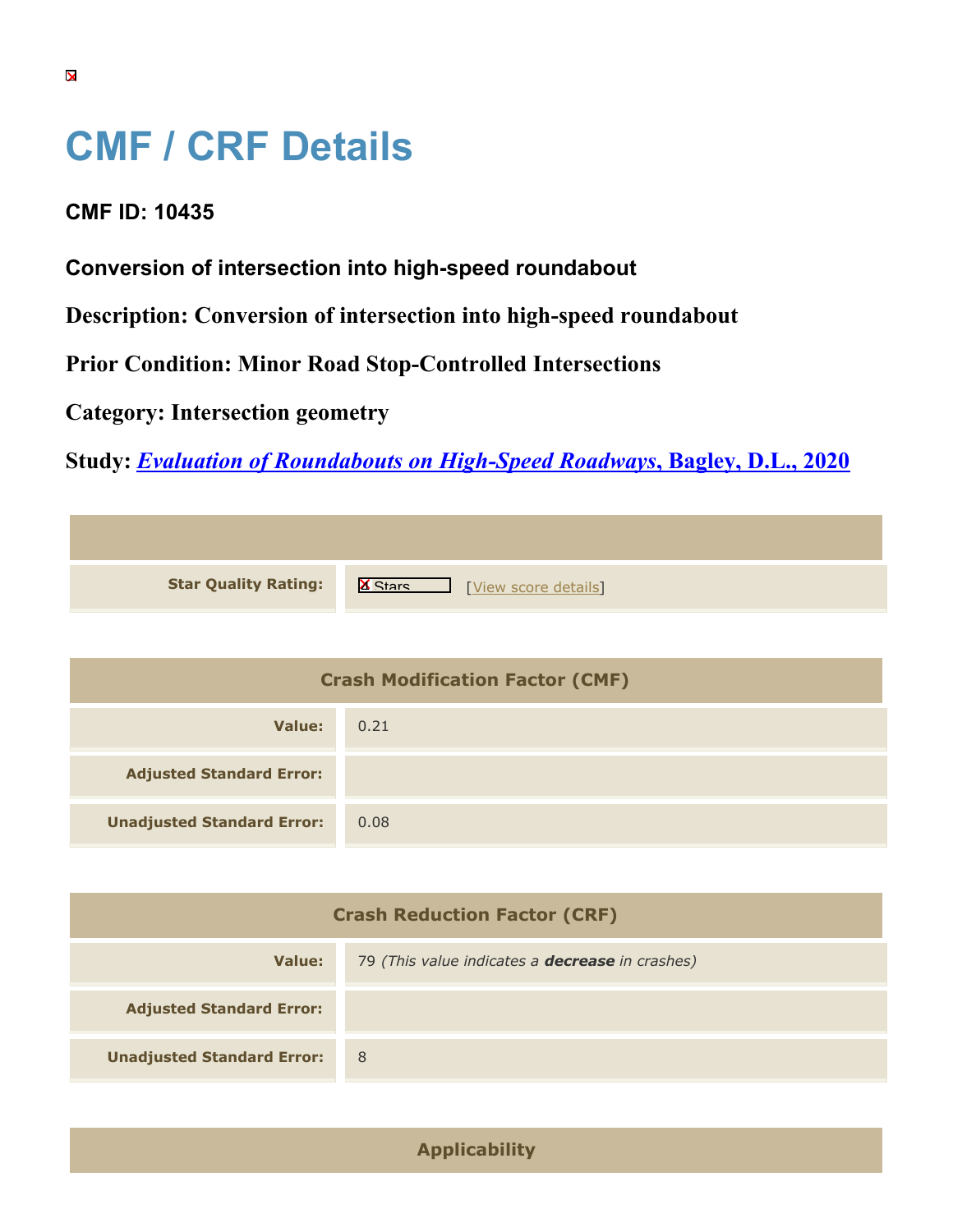| <b>Crash Type:</b>                      | All                                                                  |
|-----------------------------------------|----------------------------------------------------------------------|
| <b>Crash Severity:</b>                  | K (fatal), A (serious injury), B (minor injury), C (possible injury) |
| <b>Roadway Types:</b>                   | All                                                                  |
| <b>Number of Lanes:</b>                 |                                                                      |
| <b>Road Division Type:</b>              |                                                                      |
| <b>Speed Limit:</b>                     | 35-55 MPH                                                            |
| <b>Area Type:</b>                       | All                                                                  |
| <b>Traffic Volume:</b>                  |                                                                      |
| <b>Time of Day:</b>                     | All                                                                  |
| If countermeasure is intersection-based |                                                                      |
| <b>Intersection Type:</b>               | Roadway/roadway (not interchange related)                            |
| <b>Intersection Geometry:</b>           | 3-leg, 4-leg                                                         |

| <b>Traffic Control:</b>           | Roundabout                                        |
|-----------------------------------|---------------------------------------------------|
| <b>Major Road Traffic Volume:</b> | 2000 to 12500 Annual Average Daily Traffic (AADT) |
| <b>Minor Road Traffic Volume:</b> | 400 to 11000 Annual Average Daily Traffic (AADT)  |

| <b>Development Details</b>       |                |
|----------------------------------|----------------|
| <b>Date Range of Data Used:</b>  | 1999 to 2019   |
| <b>Municipality:</b>             |                |
| State:                           | <b>NC</b>      |
| <b>Country:</b>                  |                |
| <b>Type of Methodology Used:</b> | $\overline{2}$ |
| <b>Sample Size Used:</b>         |                |